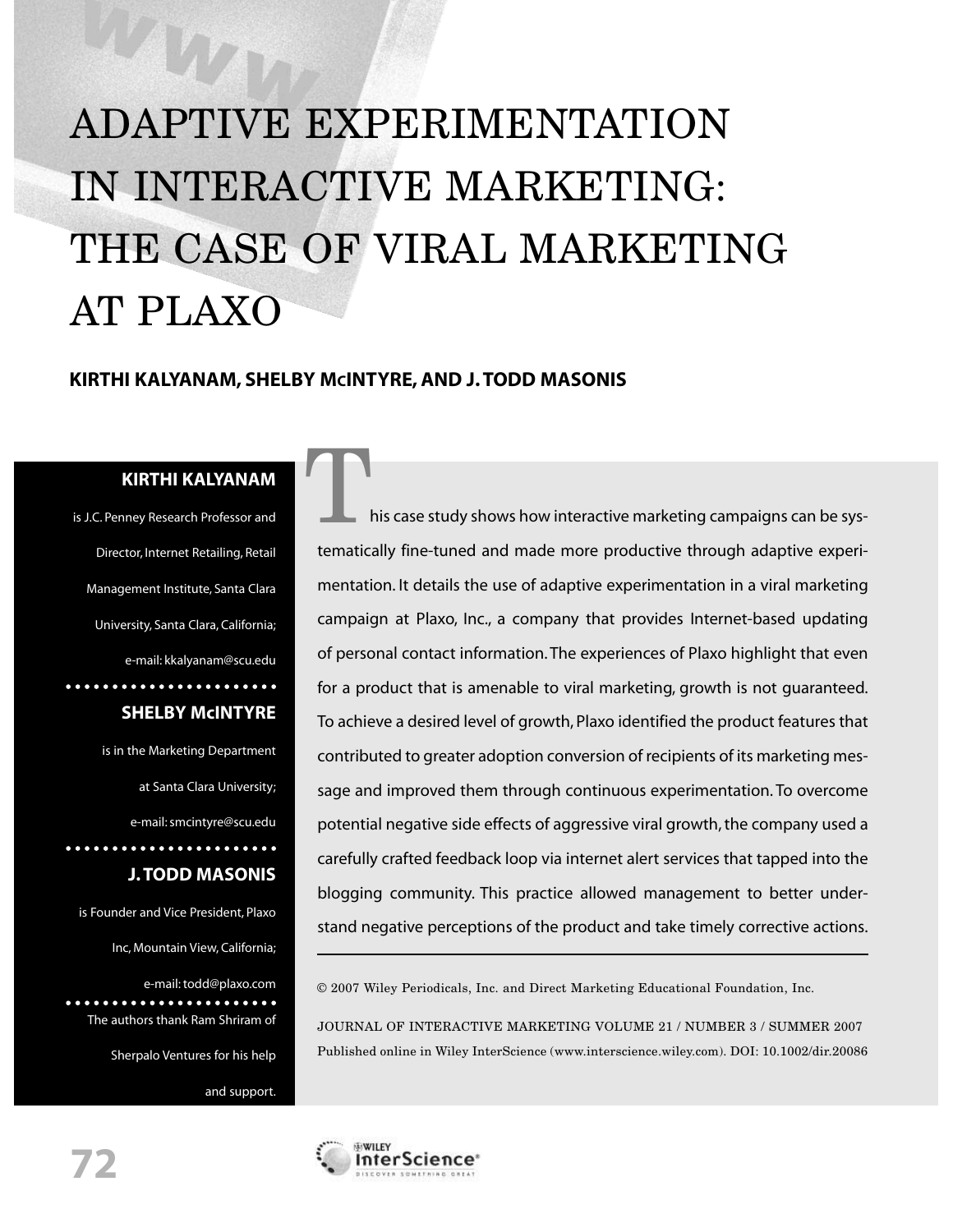### **INTRODUCTION**

One of the virtues of direct marketing is the ability to undertake some degree of experimentation with test mailings. This case study of Plaxo, Inc., an Internet service that updates changes in personal contact information across users' electronic address books, shows how continuous adaptive experimentation<sup>1</sup> focused on a viral marketing concept generated a tight feedback loop with its customers. This practice enabled the company to go beyond a tipping point of customer adoption into spiraling growth.

Viral marketing is a seductive concept. In a viral marketing campaign, a company uses the influence of its own customers to promote a product or service to prospective customers (Hanson & Kalyanam, 2006; Leskovec & Huberman, 2006). Viral marketing is an Internet adaptation of marketing using the wordof-mouth effects, a phenomenon originally identified by Rogers (1995) in the context of the diffusion of innovations. Viral marketing models promise hockey stick growth with little or no marketing expenditures (Jurvetson, 2000). The availability of a large network of users, coupled with a low-cost communication mechanism, drives the realization of this promise. Hotmail is one of the earliest cited examples of a successful viral marketing campaign (Montgomery, 2001). Viral marketing used to be restricted to online companies, but it is now increasingly used by marketing managers at Fortune 500 companies.<sup>2</sup> However, what seems less understood is that most viral attempts are likely to fail (Wilson 2000). Unless a viral engine reaches a point of "internal combustion," the effort is not likely to generate sustained growth (Gladwell, 2000).

This article takes the reader behind the scenes at Plaxo, Inc. We collected information by interviewing managers and examining the company's archival records, including its patent applications. Due to this unique access, we are able to piece together the sequence of events behind Plaxo's successful viral marketing campaign.

Plaxo launched its product with a viral marketing campaign that ultimately attracted 5 million users in 3 years. However, although Plaxo's product is amenable to viral marketing, the company quickly learned it did not guarantee high growth. Months after a launch and a brief spurt in growth, daily adoptions dropped to just a handful of new users per day.

Given lackluster growth and a declining cash position, Plaxo used a viral growth equation concept and an experimentation process for optimizing its "viral engine." The equation helped explicitly identify features of the product that impact viral growth. Experimentation and natural selection were used to improve product features that impacted viral growth. This highly reasoned approach raised the viral index beyond a "magic" threshold and helped the company move beyond a tipping point in its market. Within 3 months of implementing the concept, its user growth increased to a desired level of 5,000 new users per day.

However, as the viral engine took off, it set off red flags among the Internet community. Criticism of Plaxo in blogs, chat forums, and press articles tarnished it as an invasion of privacy and a generator of spam. It seemed that Plaxo had become like the myth of the Ebola virus, growing so aggressively that it was in danger of killing its hosts. At that point, Plaxo was faced with a painful dilemma, abandon the viral approach or ignore the negative press, risking further damage to its brand.

In the end, Plaxo found a way to strike the right balance between spiraling viral growth and being a good net citizen. The company hired a privacy officer to get a fresh perspective and to investigate the privacy concerns that naturally occur with an address book updating service. Plaxo changed product features to moderate viral growth and established an active outreach program to turn its critics around.

The next section describes the problem of managing contact information and Plaxo's solution. Following that, the product launch is discussed together with

<sup>1</sup> The term "adaptive experimentation" is defined in the AMA Marketing Dictionary as an approach (and philosophy) for management decisions, calling for continuous experimentation to establish empirically the market response functions.

<sup>2</sup> Burger King's The Subservient Chicken and Coq Roq, Ford Motor Company's Evil Twin campaign, Heinz's Ketchup Against Tomato Cruelty campaign, McDonald's "McRib Farewell Tour," Office Max's Elfyourself campaign—see http://en.wikipedia.org/ wiki/Viral\_marketing for many examples of major corporations moving into viral marketing campaigns.